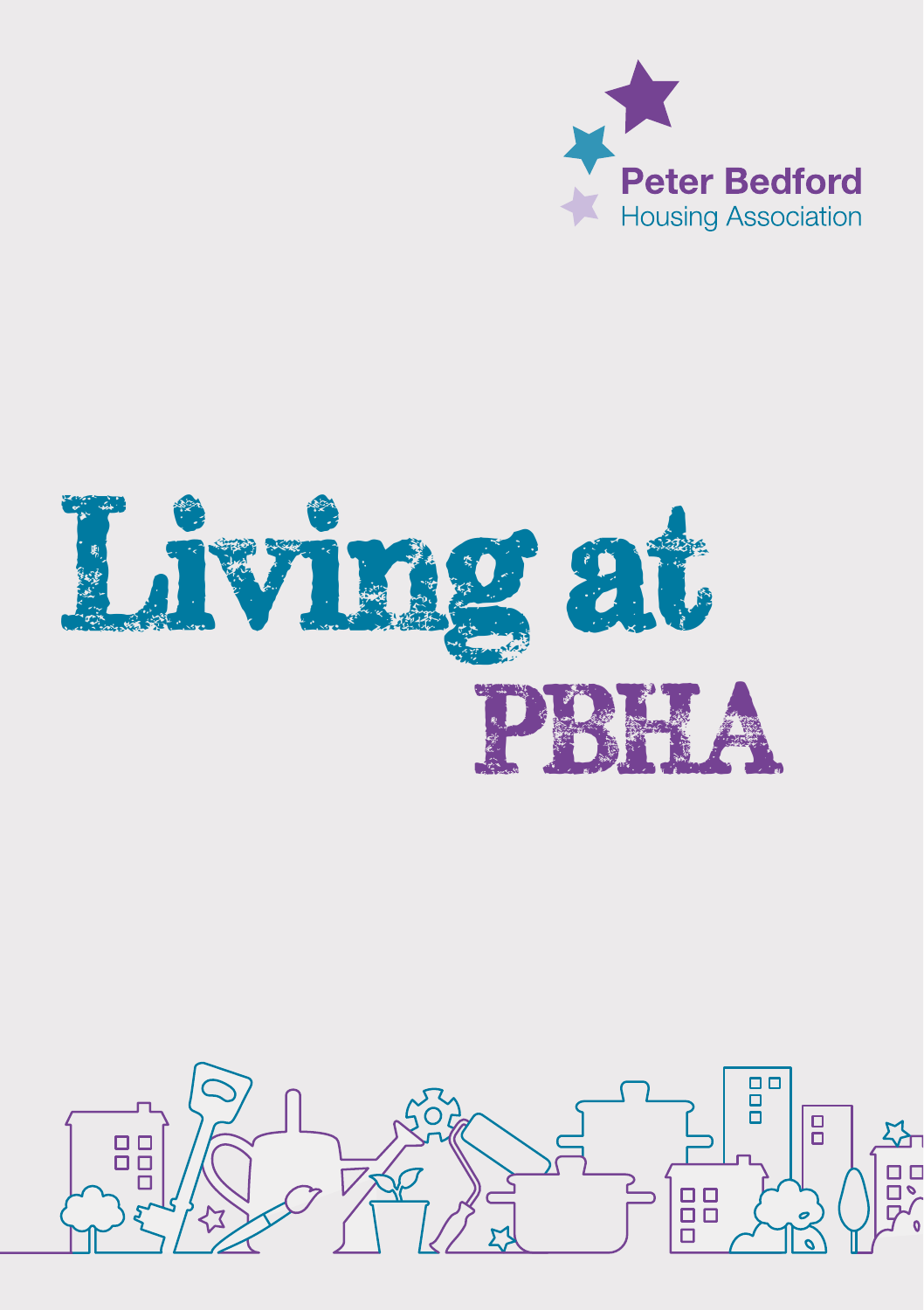# **A very warm welcome to Peter Bedford Housing Association (PBHA)**

This handbook is an introduction to the range of services and activities you will find at PBHA, along with some information on your rights and responsibilities as a tenant at PBHA.

Our aim is to support people experiencing homelessness and social exclusion to live fulfilling lives through:





### **Living:**

providing accommodation, support and mutual help

## **Learning:**

classes to help you get new skills

# **Exploring:**

through personal development, training, trips and adventures, campaigning and meeting new people

# **Creating:**

through our Creative Industries workshop, studio and classes

# **Working:**

learn important skills to help you get and keep a job

### **Connecting:**

volunteer, use your skills and experience to help others and create a positive community

# **Shopping:**

at Outpost, our training shop and community arts hub

This section tells you about how we manage our properties. This includes types of tenancy agreements, how to pay your rent and what to do if you have difficulties with your tenancy.

Please also see our tenants charter – our service standards promise to you.

**Your tenancy** We offer two types of accommodation agreements:

#### **Licence agreement:**

We will make this agreement with you if you have been referred to us for accommodation based support. It gives you the right to stay in your PBHA home as long as you are receiving our support.

**Assured Shorthold tenancy:** We will make this type of agreement with you if you are a general needs tenant.

Please read your agreement carefully and keep it safe – it sets out your rights in respect of your accommodation – and what we require of you as a landlord.

### **Staying Healthy at PBHA:**

Please see our leaflet *Staying Safe at PBHA* for details of how we can support you with your health and safety and top tips on managing your flat.

# **Thriving:**

We have a range of ways of helping you connect with others to create a healthy, happy community at PBHA. Please see our Learn, Explore, Create prospectus, search www.peterbedford.org.uk or pop on in to our hubs to find out more.

> 00  $\Box$

> > $\overline{a}$

П